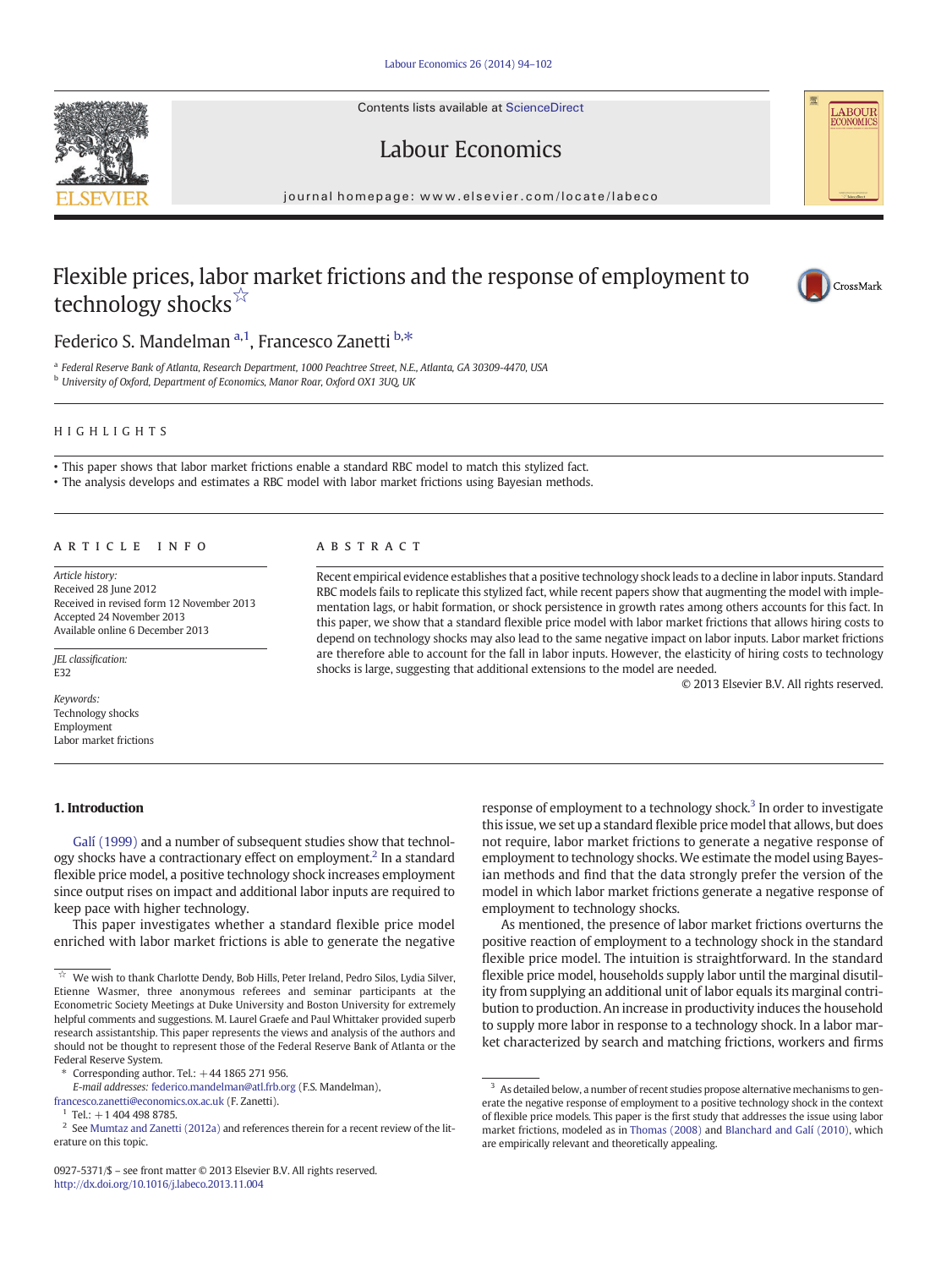face a cost in forming a match, and therefore the optimal choice of labor units also depends on the cost of hiring an additional worker. Depending on how the cost of hiring reacts to productivity, the response of employment to a technology shock can be either positive or negative. For instance, if hiring costs co-move positively with productivity, a technology shock increases the marginal product of labor (as in the standard flexible price model), but it also increases the cost of recruiting an extra worker. If the latter effect is sufficiently strong, employment reacts negatively to a technology because hiring costs reduce the marginal contribution to production of an additional unit of labor. In principle, as [Yashiv \(2000\)](#page--1-0) and [Rotemberg \(2006\)](#page--1-0) point out, hiring costs can be either pro- or counter-cyclical. On one hand, recessions represent times of low opportunity costs, thereby implying more re-structuring of the workforce so that firms devote more resources to screening and lead to counter-cyclical hiring costs. On the other hand, recessions also are times when, due to the high availability of workers looking for jobs, the cost of advertising is low, encouraging hiring costs to be pro-cyclical. In this paper, we internalize both mechanisms by allowing hiring costs to react directly to productivity and leaving the data to establish whether the reaction is pro- or counter-cyclical. The estimation of the model reveals that labor market frictions enable a flexible price model to generate a decline in labor inputs in response to a positive technology shock.

Before proceeding with the analysis, we relate this work to studies that develop real business cycle (RBC) models able to replicate the negative response of labor input to a positive technology shock and we then position the paper in the broader context of the literature. [Hairault et al.](#page--1-0) [\(1997\)](#page--1-0) embed implementation lags in the adoption of new technology into a standard RBC model to make future productivity higher than the current level, thereby decreasing current labor supply for a given increase in labor demand and, consequently, generating a negative response of employment to a technology shock. [Francis and Ramey](#page--1-0) [\(2005\)](#page--1-0) introduce habit formation in consumption together with adjustment costs on investment and Leontief technology with variable utilization to match the negative effect of a technology shock on employment. [Lindé \(2009\)](#page--1-0) observes that if the permanent technology shock is persistent in growth rates, labor inputs fall on impact. [Collard](#page--1-0) [and Dellas \(2007\)](#page--1-0), using an international RBC model, show that if the degree of substitution between domestic and foreign goods is low, the reaction of employment to a technology shock is negative. Finally, [Wang and Wen \(2011\)](#page--1-0) demonstrate that a RBC model with firm entry and exit, in which firms need time-to-build before earning profits, also delivers a negative response of employment to a technology shock. All of these works show that by appropriately modifying the standard RBC model, the underlying framework matches the empirical negative response of employment to productivity shocks. Unlike these studies, our paper is the first to address the issue with a RBC model enriched with labor market frictions. This framework is empirically relevant and theoretically appealing. Empirically, [Rogerson and Shimer](#page--1-0) [\(2010\)](#page--1-0) show that labor markets are characterized by frictions that prevent the competitive market mechanism from determining labor market equilibrium allocations, thereby suggesting that their presence is important for a realistic description of the functioning of the labor market. Theoretically, labor market frictions introduce the extensive margin of labor (i.e. (un)employment) into the model, whereas this dimension is absent in standard models of the labor market. Importantly for the analysis in the paper, labor market frictions enable the model to replicate the negative reaction of employment to a positive technology shock.

In the broader context of the literature, the empirical results in [Galí](#page--1-0) [\(1999\)](#page--1-0) have generated significant interest as they contradict the fundamental prediction of the neoclassical real business cycle framework (i.e. employment reacts positively to neutral technology shocks).<sup>4</sup> Such evidence not only challenges the real business cycle paradigm, but points to the New-Keynesian sticky-price model as suitable framework to deliver the negative response of employment to technology shocks. Several papers have challenged Gali's findings, generating a remarkable and still unsettled debate. [Christiano et al. \(2003\)](#page--1-0) use the identifying assumptions of [Galí \(1999\)](#page--1-0) and establish that results reverse when the estimation is conducted with data of hours worked in levels rather than in differences. [Alexopoulos \(2011\)](#page--1-0) also challenges Gali's results and finds a positive response of hours to changes in technology when the measure of technical change is based on books published in the field of technology. Similarly, [Christiano et al. \(2004\)](#page--1-0) also find results contradicting Gali when they use estimates of technological innovations from the Solow residual using the methodology in [Basu et al. \(1998\)](#page--1-0) to identify the effect of technological innovations on labor input. However, in a subsequent study [Kimball et al. \(2006\)](#page--1-0) show that a refined measure of the Solow residual that accounts for increasing returns, imperfect competition and varying capital utilization produces results that are consistent with [Galí \(1999\)](#page--1-0). Similarly, [Francis and Ramey \(2005\)](#page--1-0) provide further support to Gali's findings using a variety of robustness checks and alternative over-identifying restrictions.

The remainder of the paper is organized as follows. Section 2 lays out the theoretical model. [Section 3](#page--1-0) describes the solution, data and estimation. [Section 4](#page--1-0) investigates the role of labor market frictions, and [Section 5](#page--1-0) concludes.

### 2. The model

A standard flexible price model is enriched to allow for labor market frictions of the Diamond–Mortensen–Pissarides model of search and matching, as in [Thomas \(2008\)](#page--1-0) and [Blanchard and Galí](#page--1-0) [\(2010\)](#page--1-0). As in [Galí's \(1999\)](#page--1-0) original study, our setting abstracts away from investment and capital accumulation and, in addition, assumes that the processes of job searching and recruitment are costly for both the firm and the worker.<sup>5</sup>

The economy is populated by a continuum of infinite-living identical households that produce goods by employing labor. Members of the household are either employed or searching for a job while unemployed. During each period, a constant fraction of jobs is destroyed and labor is employed through hiring, a costly process. Each household maximizes the utility function:

$$
E\sum_{t=0}^{\infty} \beta^t \varepsilon_t^b \left( lnC_t - \varepsilon_t^l \frac{N_t^{1+\phi}}{1+\phi} \right),\tag{1}
$$

where  $C_t$  is consumption,  $N_t$  is the fraction of household members who are employed,  $\beta$  is the discount factor such that  $0 < \beta < 1$  and  $\phi$  is the inverse of the Frisch intertemporal elasticity of substitution in labor supply such that  $\phi \geq 0$ . In this model we assume full participation, such that the members of a household can be either employed or unemployed, which implies  $0 < N_t < 1$ . Eq. (1), similar to [Smets and](#page--1-0) [Wouters \(2003\)](#page--1-0), contains two preference shocks:  $\varepsilon_t^b$  represents a shock to the discount rate that affects the intertemporal rate of substitution between consumption in different periods, and  $\varepsilon_t^l$  represents a shock to the labor supply. Both shocks are assumed to follow a firstorder autoregressive process with i.i.d. normal error terms such that  $\varepsilon_{t+1}^b = \left(\varepsilon_t^b\right)^{\rho_b}$ exp $\left(\eta_{b,t+1}\right)$ , where  $0<\rho_b< 0$ ,  $\eta_b\thicksim N(0,\!\sigma_b)$ , and similarly,

<sup>&</sup>lt;sup>4</sup> The appendix discusses the role of investment-specific technology shocks.

<sup>&</sup>lt;sup>5</sup> This paper does not focus on investment-specific technology shock for two reasons. First, there is no clear consensus on their importance. For instance, [Fisher \(2006\)](#page--1-0) finds them important in the context of a SVAR model. However, [Schmitt-Grohe and Uribe](#page--1-0) [\(2012\)](#page--1-0) and [Mandelman et al. \(2011\)](#page--1-0) find that they play a minor role when the fullinformation Bayesian approach strategy is implemented to estimate business cycle models with investment-specific technology shocks. Second, and more important, the focus of the paper is different. Our objective is not to replicate the SVAR facts, or to take a particular stance on the importance of investment-specific technology shocks. We instead aim to show that a standard flexible price real business cycle model is compatible with Gali's original results once it incorporates labor market frictions. It would be certainly be valuable extension for future research.